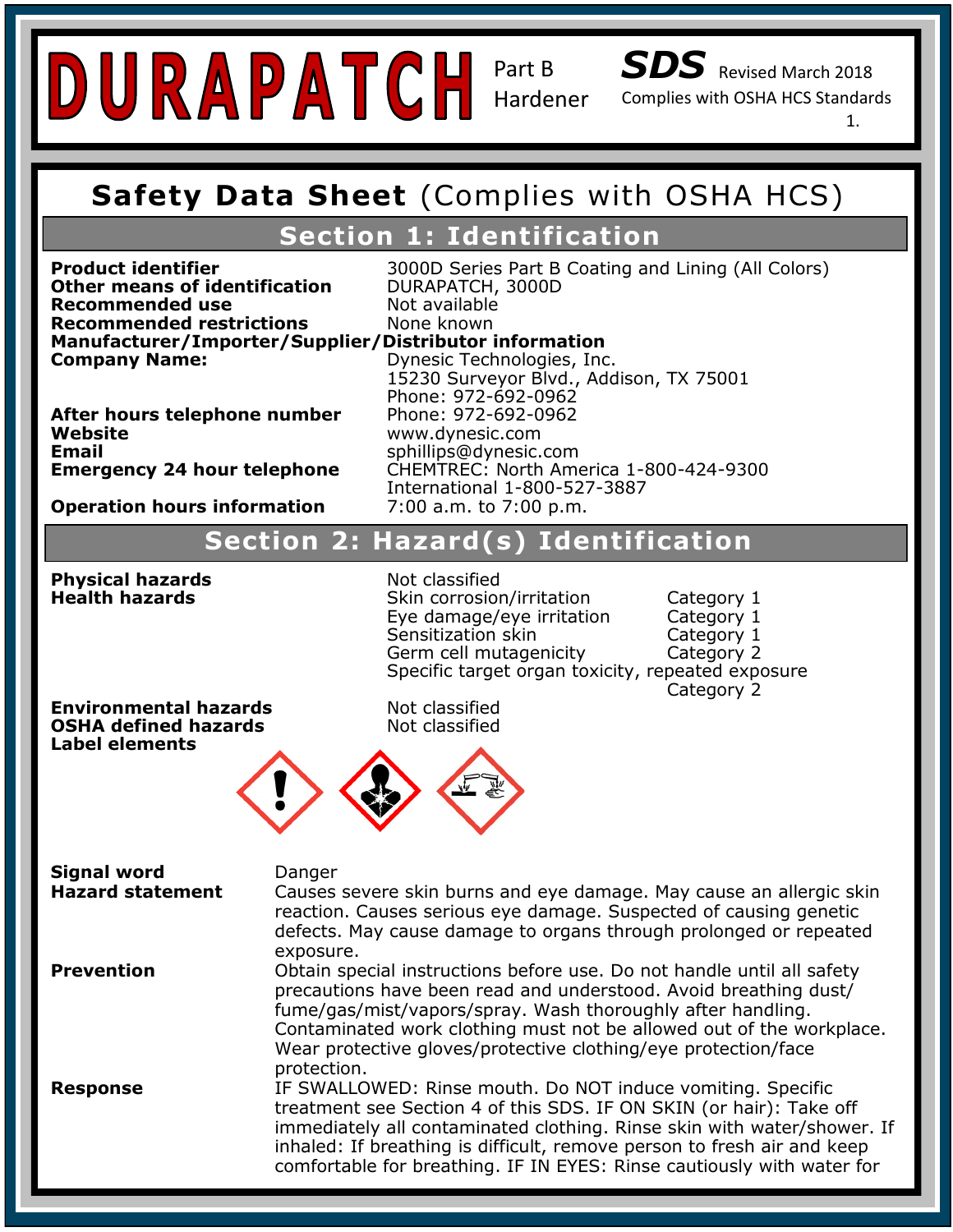

Complies with OSHA HCS Standards

2.

|                | several minutes. Remove contact lenses, if present and easy to do.<br>Continue rinsing. Immediately call a POISON CENTER/doctor. If skin |
|----------------|------------------------------------------------------------------------------------------------------------------------------------------|
|                | irritation or rash occurs: Get medical advice/attention. Wash                                                                            |
|                | contaminated clothing before reuse. contaminated clothing before reuse.                                                                  |
|                | IF exposed or concerned: Get medical advice/attention. Take off                                                                          |
|                | contaminated clothing and wash before reuse.                                                                                             |
| <b>Storage</b> | Store locked up.                                                                                                                         |
| Disposal       | Dispose of contents/container in accordance with local/regional/national/<br>international regulations.                                  |
|                | $\textsf{H}$ azard $(\epsilon)$ not otherwise classified (HNOC)<br>Nono known                                                            |

Hazarα(s) noτ **Supplemental information None Otherwise classified (HNOC)** None known

**Chemical Family:** Novolac Epoxies

#### **Recommended Use:** Chemical and temperature resistant, UV stabilized, ultra clear coating for indoor and **Section 3: Composition/Information on Ingredients**

| <b>Mixtures</b>                        |                   |          |
|----------------------------------------|-------------------|----------|
| <b>Chemical name</b>                   | <b>CAS</b> number | %        |
| 2,4,6-TRIS(DIMETHYLAMINOMETH YL)PHENOL | 25068-38-6        | $1 - 10$ |
| 3-AMINOPROPYLTRIETHOXYSILANE           | $919 - 30 - 2$    | $1 - 10$ |
| PHENOL                                 | 108-95-2          | $1 - 10$ |
| <b>QUARTZ</b>                          | 14808-60-7        | $1 - 10$ |
| <b>TRIENTINE</b>                       | $112 - 24 - 3$    | $1 - 10$ |

## **Section 4: First Aid Measures**

| <b>Inhalation</b>                                     | Move to fresh air. Oxygen or artificial respiration if needed. Do not use                                                                                                                                                                                                                                                                                                                                                                                                     |  |  |
|-------------------------------------------------------|-------------------------------------------------------------------------------------------------------------------------------------------------------------------------------------------------------------------------------------------------------------------------------------------------------------------------------------------------------------------------------------------------------------------------------------------------------------------------------|--|--|
|                                                       | mouth-to-mouth method if victim inhaled the substance. Call a physician<br>or poison control center immediately.                                                                                                                                                                                                                                                                                                                                                              |  |  |
| <b>Skin contact</b>                                   | Immediately flush skin with plenty of water. Remove contaminated                                                                                                                                                                                                                                                                                                                                                                                                              |  |  |
|                                                       | clothing. Get medical attention immediately. Wash clothing separately                                                                                                                                                                                                                                                                                                                                                                                                         |  |  |
|                                                       | before reuse.                                                                                                                                                                                                                                                                                                                                                                                                                                                                 |  |  |
| Eye contact                                           | Immediately flush eyes with plenty of water for at least 15 minutes. Get                                                                                                                                                                                                                                                                                                                                                                                                      |  |  |
|                                                       | medical attention immediately.                                                                                                                                                                                                                                                                                                                                                                                                                                                |  |  |
| <b>Ingestion</b>                                      | Rinse mouth. Do not induce vomiting. Get medical attention.                                                                                                                                                                                                                                                                                                                                                                                                                   |  |  |
|                                                       | Most important symptoms/effects, acute and delayed                                                                                                                                                                                                                                                                                                                                                                                                                            |  |  |
|                                                       | Indication of immediate medical attention and special treatment needed                                                                                                                                                                                                                                                                                                                                                                                                        |  |  |
| Treat symptomatically.<br><b>General information</b>  |                                                                                                                                                                                                                                                                                                                                                                                                                                                                               |  |  |
|                                                       | Take off contaminated clothing and shoes immediately. In the case of accident or if you feel<br>unwell, seek medical advice immediately (show the label where possible). If you feel unwell, seek<br>medical advice (show the label where possible). Ensure that medical personnel are aware of the<br>material(s) involved, and take precautions to protect themselves. Show this safety data sheet to<br>the doctor in attendance. Wash contaminated clothing before reuse. |  |  |
|                                                       | <b>Section 5: Fire-Fighting Measures</b>                                                                                                                                                                                                                                                                                                                                                                                                                                      |  |  |
| Suitable extinguishing media                          | Water fog. Foam. Dry chemical powder. Carbon dioxide (CO2).                                                                                                                                                                                                                                                                                                                                                                                                                   |  |  |
| Unsuitable extinguishing media                        |                                                                                                                                                                                                                                                                                                                                                                                                                                                                               |  |  |
|                                                       | Do not use water jet as an extinguisher, as this will spread the fire.                                                                                                                                                                                                                                                                                                                                                                                                        |  |  |
| Specific hazards arising from the chemical            |                                                                                                                                                                                                                                                                                                                                                                                                                                                                               |  |  |
| During fire, gases hazardous to health may be formed. |                                                                                                                                                                                                                                                                                                                                                                                                                                                                               |  |  |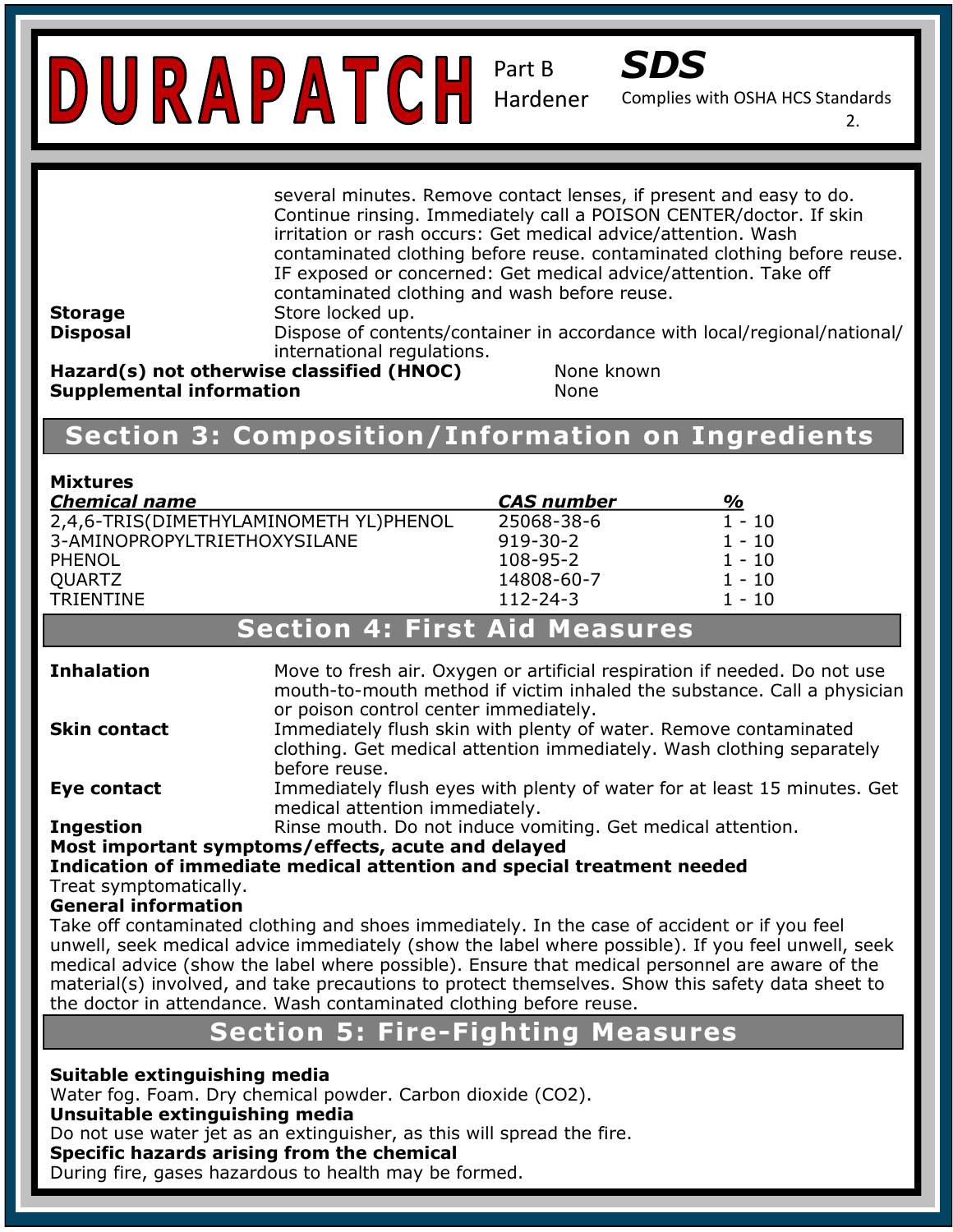

Complies with OSHA HCS Standards

3.

### **Special protective equipment and precautions for firefighters**

Self-contained breathing apparatus and full protective clothing must be worn in case of fire.<br>-**Fire-fighting equipment/instructions** 

Move containers from fire area if you can do so without risk.

**Specific methods** 

**Specific methods**<br>Use standard firefighting procedures and consider the hazards of other involved materials.

# **Trade Section 6: Accidental Release Measures**

# **Thack Informations, inclust** Equipment and emergency procedures **Protes**

r erborm: preductions, protective equipment and emergency procedures<br>Keep people away from and upwind of spill/leak. Keep out of low areas. Ventilate closed spaces before entering them. Do not touch or walk through spilled material. Do not touch damaged containers or spilled material unless wearing appropriate protective clothing.

**Methods and materials for containment and cleaning up** 

Extinguish all flames in the vicinity.

where this is possible. Cover with plastic sheet to prevent spreading. Absorb in where the *ispection* cover that places once to proven opreasing. Those is interesting vermiculite, dry sand or earth and place into containers. Following product recovery, flush **Hazard Statement (s): H317 Propose** and allegiate and allegiate skin reaction. The second control of the second skin reaction of the second second second second second second second second second second second second seco Large Spills: Stop the flow of material, if this is without risk. Dike the spilled material, area with water.

**Pictogram:** thoroughly to remove residual contamination. **Small Spills:** Wipe up with absorbent material (e.g. cloth, fleece). Clean surface

### **Environmental precautions**

Never return spills to original containers for re-use. Prevent further leakage or spillage if safe to do so. Do not contaminate water.

### **Precaution 7: Section 7: Handling And Storage is needed, hand.** P102: Keep out of reach of children .

### **Precautions for safe handling**

Precautions for sare nandling<br>Wear appropriate personal protective equipment. Avoid eating, drinking and smoking when using wear appropriate personal protective equipment. Avoid eating, drinking and smoking<br>the product. Wash hands after handling. Observe good industrial hygiene practices.

### and product. Wear named area nanalligit observe good madellian hygicine produced.<br>Conditions for safe storage, including any incompatibilities

Do not store this material in open or unlabeled containers. Store in a cool, dry place out of direct sunlight. Keep container in a well-ventilated place.

# **Section 8: Exposure Controls/Personal Protection**

#### **Occupational exposure limits** US. OSHA Table Z-1 Limits for Air Contaminants (29 CFR 1910.1000)

| <b>Components</b>                                | <b>Type</b> | <b>Value</b>                               |                                               |
|--------------------------------------------------|-------------|--------------------------------------------|-----------------------------------------------|
| PHENOL (CAS 108-95-2)                            | PEL         | 19 mg/m $3$                                |                                               |
| US. OSHA Table Z-3 (29 CFR 1910.1000)            |             |                                            |                                               |
| <b>Components</b>                                | Type        | Value                                      | <b>Form</b>                                   |
| QUARTZ (CAS 14808-60-7)                          | TWA         | $0.3$ mg/m $3$<br>$0.1$ mg/m3<br>2.4 mppcf | <b>Total dust</b><br>Respirable<br>Respirable |
| <b>US. ACGIH Threshold Limit Values</b>          |             |                                            |                                               |
| <b>Components</b>                                | <b>Type</b> | <b>Value</b>                               | <b>Form</b>                                   |
| PHENOL (CAS 108-95-2)<br>QUARTZ (CAS 14808-60-7) | TWA<br>TWA  | 5 ppm<br>$0.025$ mg/m3                     | Respirable                                    |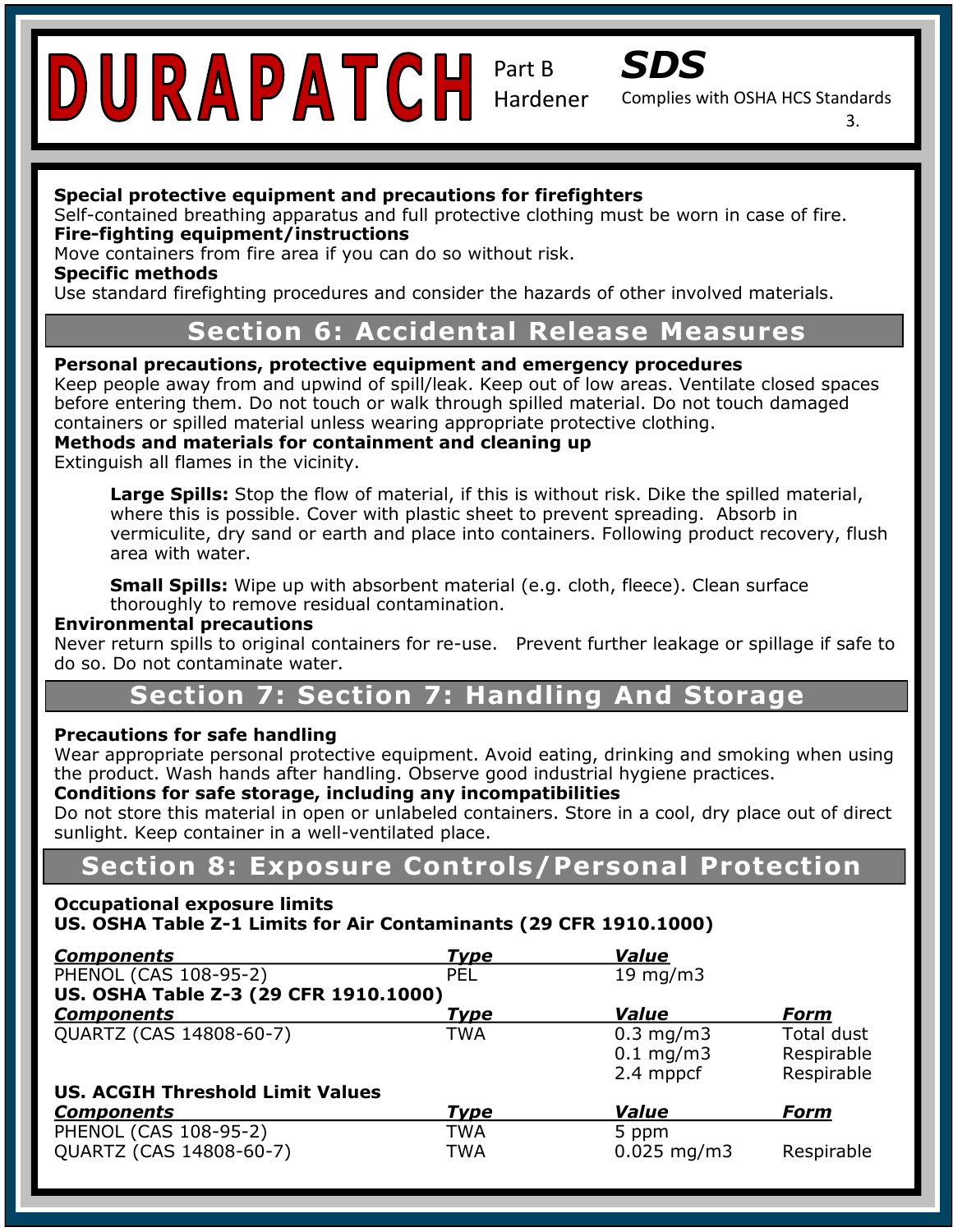

Complies with OSHA HCS Standards

4.

| US. NIOSH: Pocket Guide to Chemical Hazards                                                                                                                                                      |                                    |                                                               |             |
|--------------------------------------------------------------------------------------------------------------------------------------------------------------------------------------------------|------------------------------------|---------------------------------------------------------------|-------------|
| <b>Components</b>                                                                                                                                                                                | <u>Type</u>                        | Value                                                         | Form        |
| PHENOL (Case 108-95-2)                                                                                                                                                                           | Ceiling                            | 60 mg/m3                                                      |             |
|                                                                                                                                                                                                  |                                    | 15.6 ppm                                                      |             |
|                                                                                                                                                                                                  | <b>TWA</b>                         | 19 mg/m3                                                      |             |
| QUARTZ (CAS 14808-60-7)                                                                                                                                                                          | <b>TWA</b>                         | $0.05 \,\mathrm{mg/m}$                                        | Respirable  |
| US. AIHA Workplace Environmental Exposure Level (WEEL) Guides                                                                                                                                    |                                    |                                                               |             |
| <b>Components</b>                                                                                                                                                                                | <u>Type</u>                        | <b>Value</b>                                                  | <u>Form</u> |
| TRIENTINE (Case 112-24-3)                                                                                                                                                                        | <b>TWA</b>                         | 6 mg/m $3$                                                    |             |
|                                                                                                                                                                                                  |                                    | 1 ppm                                                         |             |
| <b>Biological limit values</b>                                                                                                                                                                   |                                    |                                                               |             |
| <b>ACGIH Biological Exposure Indices</b>                                                                                                                                                         |                                    |                                                               |             |
| <b>Components</b>                                                                                                                                                                                | Value                              | <b>Determinant</b>                                            |             |
| PHENOL (Case 108-95-2)                                                                                                                                                                           | $250 \text{ mg/g}$                 | Phenol with hydrolysis                                        |             |
| <b>Specimen</b> Creatine in urine                                                                                                                                                                |                                    |                                                               |             |
| <b>Exposure guidelines</b>                                                                                                                                                                       | No exposure standards allocated.   |                                                               |             |
| US - California OELs: Skin designation                                                                                                                                                           |                                    |                                                               |             |
| PHENOL (Case 108-95-2)                                                                                                                                                                           | Can be absorbed through skin.      |                                                               |             |
| US - Minnesota Haz Subs: Skin designation applies                                                                                                                                                |                                    |                                                               |             |
| PHENOL (Case 108-95-2)                                                                                                                                                                           | Skin designation applies.          |                                                               |             |
| US - Tennesse OELs: Skin designation                                                                                                                                                             |                                    |                                                               |             |
| PHENOL (Case 108-95-2)                                                                                                                                                                           | Can be absorbed through skin.      |                                                               |             |
| <b>US ACGIH Threshold Limit Values: Skin designation</b>                                                                                                                                         |                                    |                                                               |             |
| PHENOL (Case 108-95-2)                                                                                                                                                                           | Can be absorbed through skin.      |                                                               |             |
| <b>US NIOSH Pocket Guide to Chemical Hazards: Skin designation</b>                                                                                                                               |                                    |                                                               |             |
| PHENOL (Case 108-95-2)                                                                                                                                                                           | Can be absorbed through skin.      |                                                               |             |
| <b>US WEEL Guides: Skin designation</b>                                                                                                                                                          |                                    |                                                               |             |
| TRIENTINE (Case 112-24-3)                                                                                                                                                                        | Can be absorbed through skin.      |                                                               |             |
| US. OSHA Table Z-1 Limits for Air Contaminants (29 CFR 1910.1000)                                                                                                                                |                                    |                                                               |             |
| PHENOL (Case 108-95-2)                                                                                                                                                                           | Can be absorbed through skin.      |                                                               |             |
| <b>Appropriate engineering controls</b>                                                                                                                                                          |                                    |                                                               |             |
| Ensure adequate ventilation, especially in confined areas.                                                                                                                                       |                                    |                                                               |             |
| Individual protection measures, such as personal protective equipment                                                                                                                            |                                    |                                                               |             |
| <b>Eye/face protection</b>                                                                                                                                                                       |                                    |                                                               |             |
| Wear safety glasses; chemical goggles (if splashing is possible).                                                                                                                                |                                    |                                                               |             |
| <b>Hand protection</b>                                                                                                                                                                           |                                    |                                                               |             |
| Chemical resistant gloves are recommended. If contact with forearms is likely wear gauntlet style                                                                                                |                                    |                                                               |             |
| gloves.                                                                                                                                                                                          |                                    |                                                               |             |
| <b>Other</b>                                                                                                                                                                                     | Wear suitable protective clothing. |                                                               |             |
| <b>Respiratory protection</b>                                                                                                                                                                    |                                    |                                                               |             |
| If ventilation is not sufficient to effectively prevent buildup of aerosols or vapors, appropriate                                                                                               |                                    |                                                               |             |
| NIOSH/MSHA respiratory protection must be provided.                                                                                                                                              |                                    |                                                               |             |
| <b>Thermal hazards</b>                                                                                                                                                                           |                                    | Wear appropriate thermal protective clothing, when necessary. |             |
| <b>General hygiene considerations</b>                                                                                                                                                            |                                    |                                                               |             |
| When using do not smoke. Do not get in eyes. Do not get this material in contact with skin. When                                                                                                 |                                    |                                                               |             |
| using, do not eat, drink or smoke. Avoid contact with eyes. Avoid contact with skin. Wash hands                                                                                                  |                                    |                                                               |             |
|                                                                                                                                                                                                  |                                    |                                                               |             |
| before breaks and immediately after handling the product. Wash hands after handling and before<br>eating. Keep away from food and drink. Contaminated work clothing should not be allowed out of |                                    |                                                               |             |
| the workplace. Handle in accordance with good industrial hygiene and safety practice.                                                                                                            |                                    |                                                               |             |
|                                                                                                                                                                                                  |                                    |                                                               |             |
|                                                                                                                                                                                                  |                                    |                                                               |             |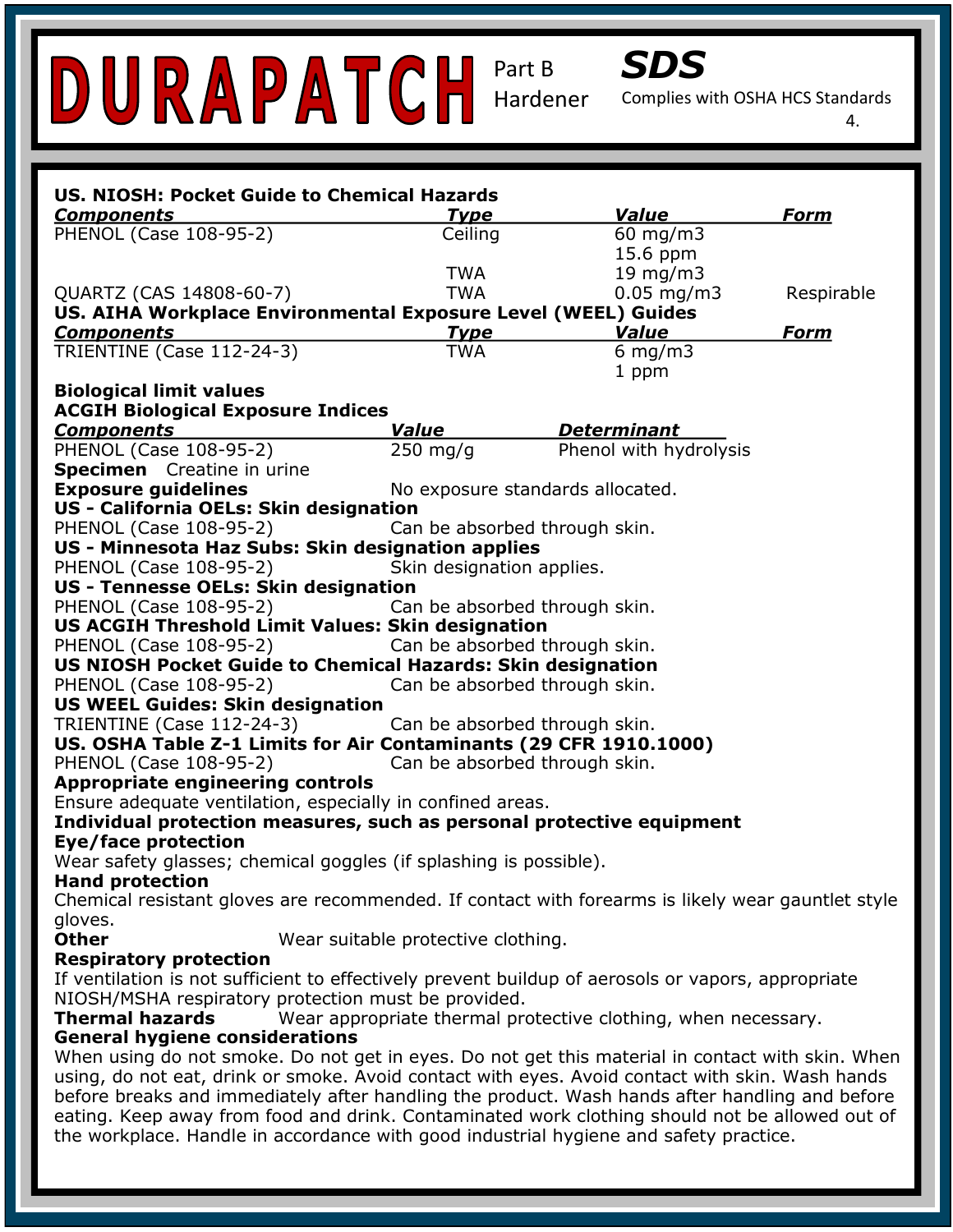

Complies with OSHA HCS Standards

5.

# **Section 9: Physical and Chemical Properties**

**Trade Care is the Suprame: Odor threshold Not available Contact Information:** *Contact Information: Basic* **Technology Surveyor Blasic** Surveyor Blasic Surveyor Blasic Technology Surveyor Blasic Surveyor Blasic Surveyor Blasic Surveyor Blasic Surveyor Blasic Surveyor Blasic Surv **Melting point/freezing point** 53.6 °F (12 °C) estimated **Initial boiling point and boiling range Recommended** USE: **Chemical and temperature resistant**, USE: **259.15** °F (181.75 °C) estimated outdoor surfaces. **Evaporation rate** Not available **Comporation rate and the Chemical Flammability (solid, gas)** Not available **Flammability limit - lower** (%) 3 % estimated **Flammability limit upper** (%) 10 % estimated **Explosive limit - lower**  $(\%)$  Not available **Pictogram: Vapor density** Not available **Precaution Statements:** *P*<br>P101: If the product container or label and the product container or label at hand. **Auto-ignition temperature** 640 °F (337.78 °C) estimated **Proporature Pecomposition temperature Not available**<br>**Viscosity Not** available P261: Avoid breathing dust/fume/gas/mist/vapors/spray. **Density 12.66 lb/gal Percent volatile D.02 % estimated** at the medical attention. **Percent volatile at the media attention**. 1.52 estimated **Appearance** Liquid **Physical state Liquid Form** Liquid **Color** Light yellow **Odor** Sulphurous **pH** Basic Basic Basic Basic Basic Basic Basic Basic Basic Basic Basic Basic Basic Basic Basic Basic Basic Basic Basic Basic Basic Basic Basic Basic Basic Basic Basic Basic Basic Basic Basic Basic Basic Basic Basic Basic B **Flash point** > 200.0 °F (> 93.3 °C) **Upper/lower flammability or explosive limits Explosive limit - upper**  $(\%)$  Not available **Vapor pressure Not available Relative density Not available Solubility(ies) Solubility (water)** Not available **Partition coefficient (n-octanol/water)**  Not available **Decomposition temperature** Not available **Other information Specific gravity** 

# **Section 10: Stability and Reactivity**

**Reactivity<br>Chemical stability Possibility of hazardous reactions** Not available **Conditions to avoid**<br>**Incompatible materials Strong oxidizing agents, Acids, Moist air. Conditions to avoid Heat, flames and sparks** 

**Chemical stability 19.1 Stable under normal temperature conditions. Not Reactive** 

**Hazardous decomposition products** 

At thermal decomposition temperatures, carbon monoxide and carbon dioxide.

#### Flammability: 1 **Section 11: Toxicological Information**

**Information on likely routes of exposure Ingestion May be harmful if swallowed. Inhalation May be harmful if inhaled. Skin contact** Causes severe skin burns and eye damage. May cause an allergic skin reaction.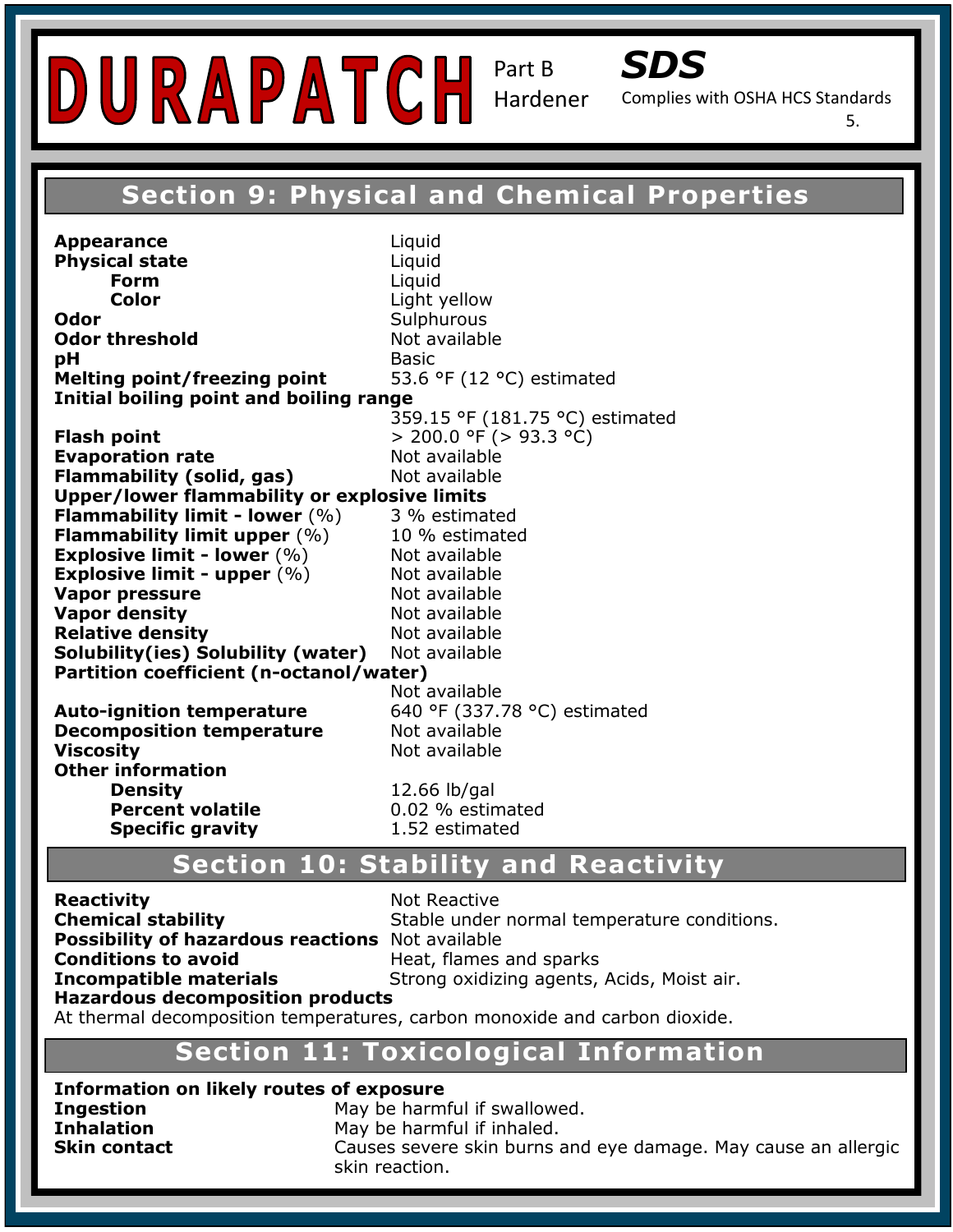

Complies with OSHA HCS Standards

6.

| Eye contact<br>Symptoms related to the physical, chemical and toxicological characteristics                                                                                                                       |                                                 | Harmful in contact with eyes. Causes severe eye burns.                                                                                                                                                            |
|-------------------------------------------------------------------------------------------------------------------------------------------------------------------------------------------------------------------|-------------------------------------------------|-------------------------------------------------------------------------------------------------------------------------------------------------------------------------------------------------------------------|
| Not available<br><b>Information on toxicological effects</b>                                                                                                                                                      |                                                 |                                                                                                                                                                                                                   |
| <b>Acute toxicity</b>                                                                                                                                                                                             |                                                 | Causes burns. May be harmful if swallowed. May be harmful in                                                                                                                                                      |
|                                                                                                                                                                                                                   | contact with skin.                              |                                                                                                                                                                                                                   |
| <b>Components</b>                                                                                                                                                                                                 | <b>Species</b>                                  | <b>Test Results</b>                                                                                                                                                                                               |
| PHENOL (Case 108-95-2)                                                                                                                                                                                            |                                                 |                                                                                                                                                                                                                   |
| <b>Acute</b>                                                                                                                                                                                                      |                                                 |                                                                                                                                                                                                                   |
| <b>Dermal</b>                                                                                                                                                                                                     |                                                 |                                                                                                                                                                                                                   |
| LD50                                                                                                                                                                                                              | Rat                                             | 669 mg/kg                                                                                                                                                                                                         |
| Oral                                                                                                                                                                                                              |                                                 |                                                                                                                                                                                                                   |
| LD50                                                                                                                                                                                                              | Rat                                             | 317 mg/kg                                                                                                                                                                                                         |
| * Estimates for product may be based on additional component data not shown.                                                                                                                                      |                                                 |                                                                                                                                                                                                                   |
| <b>Skin corrosion/irritation</b>                                                                                                                                                                                  | Corrosive effects. Causes irritation.           |                                                                                                                                                                                                                   |
| Serious eye damage/eye irritation<br>Causes severe eye burns.                                                                                                                                                     |                                                 |                                                                                                                                                                                                                   |
| Respiratory or skin sensitization                                                                                                                                                                                 |                                                 |                                                                                                                                                                                                                   |
| <b>Respiratory sensitization</b>                                                                                                                                                                                  | Not available                                   |                                                                                                                                                                                                                   |
| <b>Skin sensitization</b>                                                                                                                                                                                         | May cause an allergic skin reaction.            |                                                                                                                                                                                                                   |
| <b>Germ cell mutagenicity</b>                                                                                                                                                                                     | Suspected of causing genetic defects.           |                                                                                                                                                                                                                   |
| <b>Carcinogenicity</b>                                                                                                                                                                                            |                                                 |                                                                                                                                                                                                                   |
|                                                                                                                                                                                                                   |                                                 | This product contains crystalline silica. Silica is a known carcinogen; however in this encapsulated                                                                                                              |
| form the normal routes of exposure are unavailable.                                                                                                                                                               |                                                 |                                                                                                                                                                                                                   |
| <b>IARC Monographs. Overall Evaluation of Carcinogenicity</b>                                                                                                                                                     |                                                 |                                                                                                                                                                                                                   |
| PHENOL (CAS 108-95-2) 3 Not classifiable as to carcinogenicity to humans.                                                                                                                                         |                                                 |                                                                                                                                                                                                                   |
| QUARTZ (CAS 14808-60-7) 1 Carcinogenic to humans.                                                                                                                                                                 |                                                 |                                                                                                                                                                                                                   |
| US. National Toxicology Program (NTP) Report on Carcinogens                                                                                                                                                       |                                                 |                                                                                                                                                                                                                   |
| QUARTZ (CAS 14808-60-7) Known To Be Human Carcinogen.                                                                                                                                                             |                                                 |                                                                                                                                                                                                                   |
| US. OSHA Specifically Regulated Substances (29 CFR 1910.1001-1050)                                                                                                                                                |                                                 |                                                                                                                                                                                                                   |
| Not regulated                                                                                                                                                                                                     |                                                 |                                                                                                                                                                                                                   |
| <b>Reproductive toxicity</b>                                                                                                                                                                                      |                                                 |                                                                                                                                                                                                                   |
| This product is not expected to cause reproductive or developmental effects.                                                                                                                                      |                                                 |                                                                                                                                                                                                                   |
| Specific target organ toxicity - single exposure                                                                                                                                                                  |                                                 | Not available                                                                                                                                                                                                     |
| Specific target organ toxicity - repeated exposure                                                                                                                                                                |                                                 |                                                                                                                                                                                                                   |
| Causes damage to organs through prolonged or repeated exposure.                                                                                                                                                   |                                                 |                                                                                                                                                                                                                   |
| <b>Aspiration hazard</b>                                                                                                                                                                                          | Not available                                   |                                                                                                                                                                                                                   |
| <b>Chronic effects</b>                                                                                                                                                                                            | Not expected to be hazardous by WHMIS criteria. |                                                                                                                                                                                                                   |
|                                                                                                                                                                                                                   | <b>Section 12: Ecological Information</b>       |                                                                                                                                                                                                                   |
| <b>Ecotoxicity</b><br>contains a substance which may cause long-term adverse effects in the environment.<br><b>Product</b><br><b>Species</b><br>3000D Series Part B Coating and Lining (All Colors) (CAS Mixture) |                                                 | Accumulation in aquatic organisms is expected. Contains a substance which causes risk of<br>hazardous effects to the environment. Expected to be harmful to aquatic organisms. The product<br><b>Test Results</b> |

**Aquatic**

Crustacea EC50 Daphnia 1344.3275 mg/l, 48 hours estimated Fish LC50 Fish 974.0854 mg/l, 96 hours estimated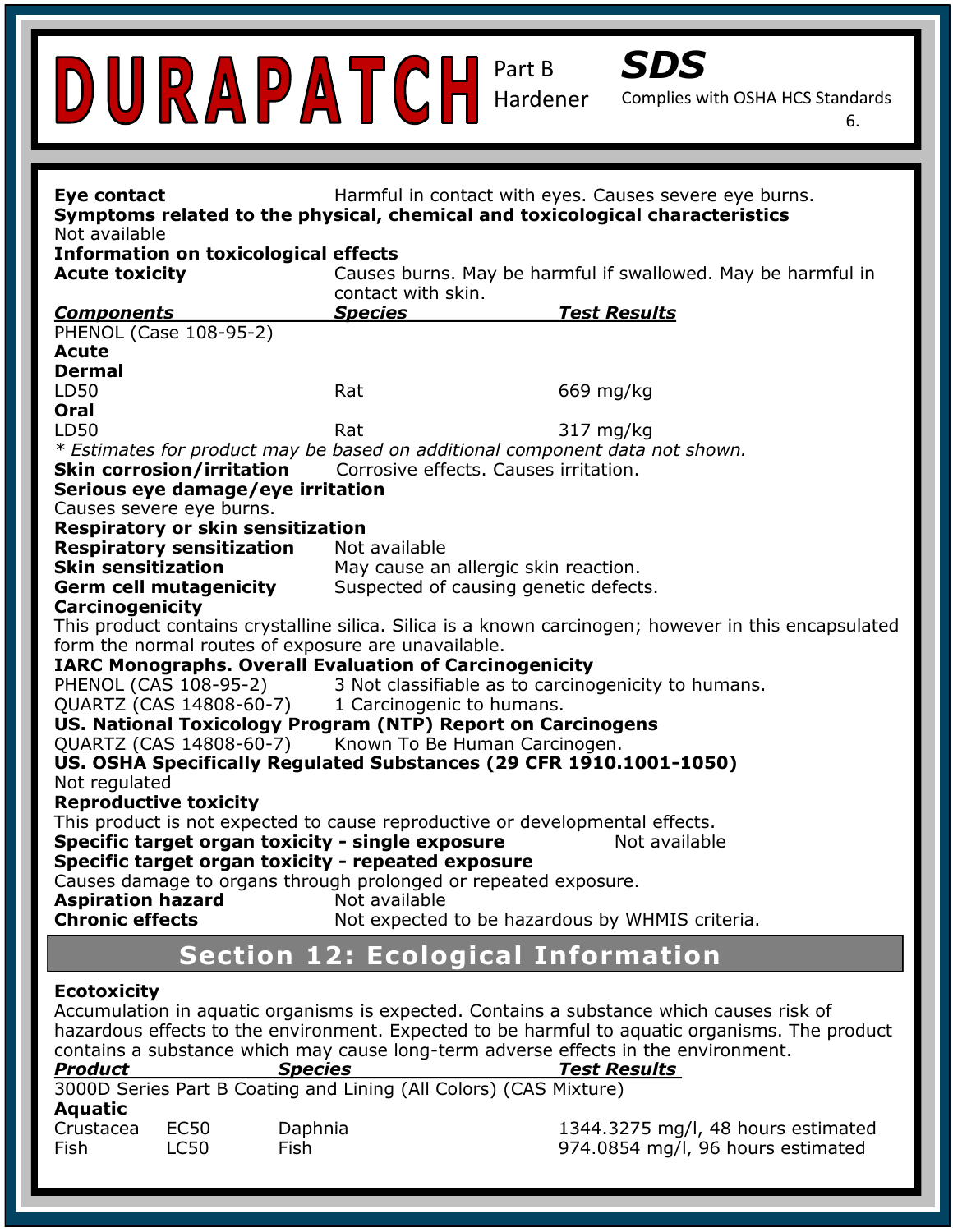

Complies with OSHA HCS Standards

7.

| <b>Components</b>       |                                      | <b>Species</b>                                                 | <u>Test Results</u>                                                                                  |
|-------------------------|--------------------------------------|----------------------------------------------------------------|------------------------------------------------------------------------------------------------------|
|                         | PHENOL (Case 108-95-2)               |                                                                |                                                                                                      |
| <b>Aquatic</b>          |                                      |                                                                |                                                                                                      |
| Crustacea               | <b>EC50</b>                          |                                                                | Water flea (Daphnia obtusa)<br>4.7 - 6.4 mg/l, 48 hours                                              |
| Fish                    | <b>LC50</b>                          |                                                                |                                                                                                      |
|                         |                                      |                                                                | Asiatic knifefish (Notopterus notopterus)                                                            |
|                         |                                      |                                                                | 8 - 8.25 mg/l, 96 hours                                                                              |
|                         |                                      |                                                                | Estimates for product may be based on additional component data not shown.                           |
|                         | <b>Persistence and degradability</b> |                                                                | No data available                                                                                    |
|                         |                                      |                                                                |                                                                                                      |
|                         | <b>Bioaccumulative potential</b>     |                                                                | No data available                                                                                    |
| <b>Mobility in soil</b> |                                      |                                                                | No data available                                                                                    |
|                         | <b>Other adverse effects</b>         |                                                                | No data available                                                                                    |
|                         |                                      |                                                                | <b>Section 13: Disposal Considerations</b>                                                           |
|                         |                                      |                                                                |                                                                                                      |
|                         | <b>Disposal instructions</b>         |                                                                |                                                                                                      |
|                         |                                      |                                                                | Contract with a disposal operator licensed by the Law on Disposal and Cleaning. Do not allow this    |
|                         |                                      |                                                                | material to drain into sewers/water supplies. Dispose in accordance with all applicable regulations. |
|                         | <b>Local disposal regulations</b>    |                                                                |                                                                                                      |
|                         |                                      | Dispose in accordance with all applicable regulations.         |                                                                                                      |
|                         | <b>Hazardous waste code</b>          |                                                                |                                                                                                      |
|                         |                                      |                                                                | The waste code should be assigned in discussion between the user, the producer and the waste         |
| disposal company.       |                                      |                                                                |                                                                                                      |
|                         |                                      | Waste from residues / unused products                          |                                                                                                      |
|                         |                                      | Dispose of in accordance with local regulations.               |                                                                                                      |
|                         |                                      |                                                                |                                                                                                      |
|                         | <b>Contaminated packaging</b>        |                                                                |                                                                                                      |
|                         |                                      | Offer rinsed packaging material to local recycling facilities. |                                                                                                      |
|                         |                                      |                                                                | <b>Section 14: Transportation Information</b>                                                        |
| <b>DOT</b>              |                                      |                                                                | Not regulated as dangerous goods.                                                                    |
| <b>IATA</b>             |                                      |                                                                |                                                                                                      |
|                         | <b>UN number</b>                     |                                                                | <b>UN3334</b>                                                                                        |
|                         |                                      |                                                                | UN proper shipping name Aviation regulated liquid, n.o.s. Transport hazard class(es)                 |
|                         | <b>Class</b>                         |                                                                | 9                                                                                                    |
|                         | <b>Subsidiary risk</b>               |                                                                |                                                                                                      |
|                         | <b>Packing group</b>                 |                                                                | III                                                                                                  |
|                         | <b>Environmental hazards</b>         |                                                                | No                                                                                                   |
|                         | <b>ERG Code</b>                      |                                                                | <b>9A</b>                                                                                            |
|                         |                                      |                                                                |                                                                                                      |
|                         | <b>Special precautions for user</b>  |                                                                | Not available                                                                                        |
|                         | <b>Other information</b>             |                                                                |                                                                                                      |
|                         | <b>Passenger and cargo aircraft</b>  |                                                                | Allowed with restrictions.                                                                           |
|                         | Cargo aircraft only                  |                                                                | Allowed with restrictions.                                                                           |
| <b>IMDG</b>             |                                      |                                                                | Not regulated as dangerous goods.                                                                    |
|                         |                                      |                                                                | Transport in bulk according to Annex II of MARPOL 73/78 and the IBC Code                             |
|                         |                                      |                                                                | Not available                                                                                        |
| <b>IATA</b>             |                                      |                                                                |                                                                                                      |
|                         |                                      |                                                                |                                                                                                      |
|                         |                                      |                                                                |                                                                                                      |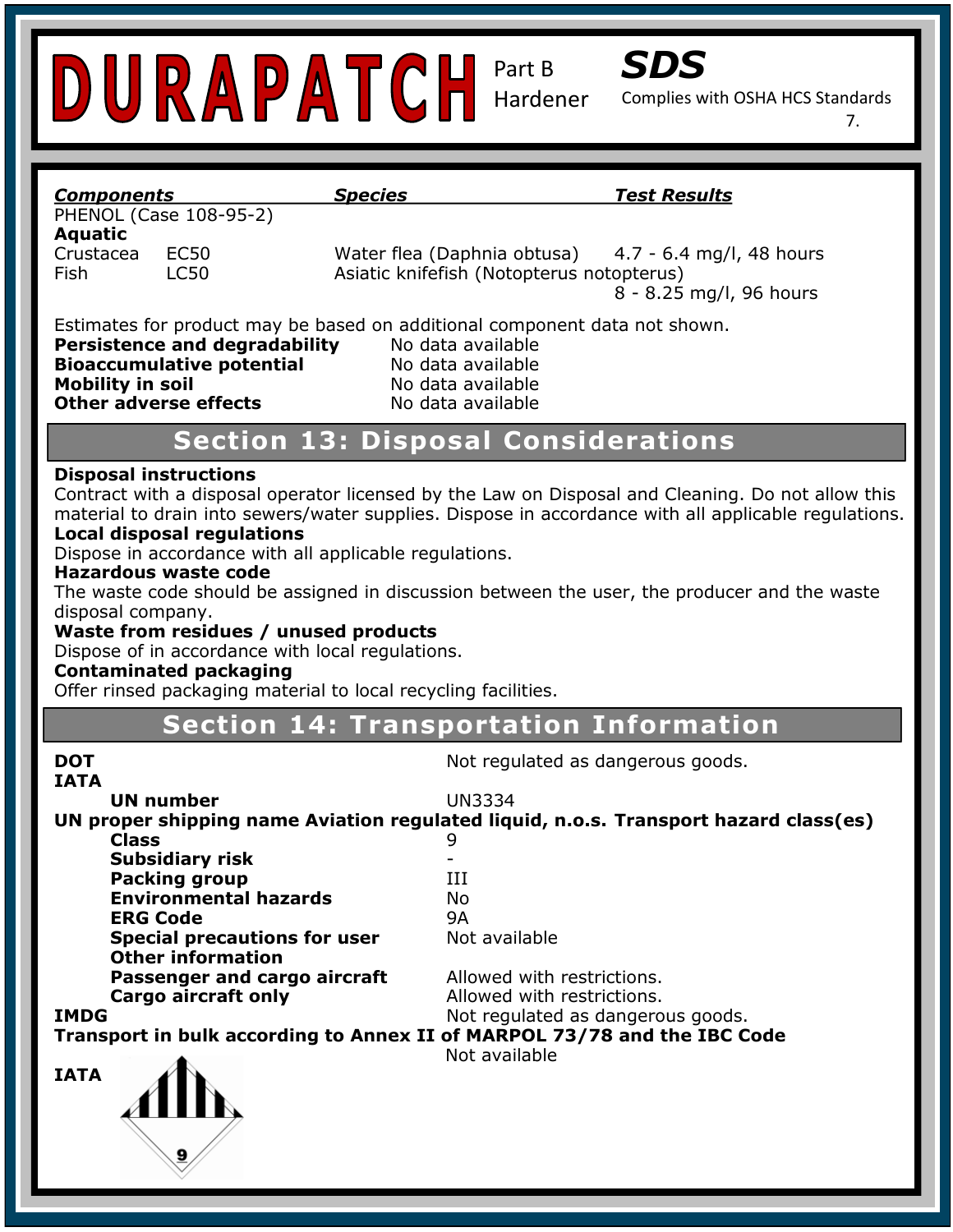

Complies with OSHA HCS Standards

8.

# **Section 15: Regulatory information**

PHENOL (Case 108-95-2) Listed US EPCRA Section 304 Extremely Haz. Subs. & CERCLA Haz. Subs.: Section 304 EHS **reportable quantity** FIILIVUL (CASE 100-9J-Z*)*<br>LI**C - OCHA C**resifically Descript **US. OSHA Specifically Regulated Substances (29 CFR 1910.1001-1050)**<br>Not requisted **Superfund Amendments and Reauthorization Act of 1986 (SARA) Hazard categories Hazard - No. 1988 Signal Word: Warning Hazard 102 Extremely hazardous substance Reportable quantity** 1000 pounds **Prience (Case 100 33 2)** The product contains in the product container or label and  $\frac{1}{2}$ . Other federal regulations  $\frac{1}{2}$ **Clean Air Act (CAA) Section 112 Hazardous Air Pollutants (HAPs) List** Clean Air Act (CAA) Section 112(r) Accidental Release Prevention (40 CFR 68.130) P280: Wear Protective gloves/protective clothing/eye and face protection.  $\mathbf{P}(\mathbf{S}|\mathbf{W}|\mathbf{A})$ **This product does not contain a chemical known to the State of California to cause cancer, birth US - California Proposition 65 - CRT: Listed date/Carcinogenic substance** i) <sub>-- ---</sub> -- <sup>Li</sup> US - California Proposition 65 - CRT: Listed date/Male reproductive toxin **by a strategy of the contract of the strategy** Specific Hazard: N/A **US. California. Candidate Chemicals List. Safer Consumer Products Regulations (Cal.**  PHENOL (Case 108-95-2)  $\left( \frac{1}{2} \right)$  $\mathbf{B}$ **Inventory name Safety Data Sheet (Complies with OSHA HCS** 29 CFR 1910.1200. CERCLA/SARA Hazardous Substances - Not applicable.<br>**TSCA Section 12(b) Export Notification (40 CER 707 Subpt. D)**, Not Pressure Hazard - No<br>Peastivity Hazard - No **US federal regulations**  This product is a "Hazardous Chemical" as defined by the OSHA Hazard Communication Standard, **TSCA Section 12(b) Export Notification (40 CFR 707, Subpt. D)** Not regulated **CERCLA Hazardous Substance List (40 CFR 302.4)**  PHENOL (Case 108-95-2) 1000 LBS Not regulated **Immediate Hazard - Yes** Delayed Hazard - Yes Reactivity Hazard - No PHENOL (Case 108-95-2) **Threshold planning quantity** 500 pounds **SARA 311/312 Hazardous chemical** No **SARA 313 (TRI reporting)**  PHENOL (Case 108-95-2) % by weight 2.97 PHENOL (Case 108-95-2) Not regulated **Safe Drinking Water Act (SDWA)**  Not regulated **US state regulations**  defects or other reproductive harm. QUARTZ (CAS 14808-60-7) Listed: October 1, 1988 EPICHLOROHYDRIN (CAS 106-89-8) Listed: September 1, 1996 **Code Regs, tit. 22, 69502.3, subd. (a))**  QUARTZ (CAS 14808-60-7) **International Inventories**  Country(s) or region Inventory name **Country Country (yes/no)**\* Australia Australian Inventory of Chemical Substances (AICS) Yes Canada Domestic Substances List (DSL) Yes Canada Non-Domestic Substances List (NDSL) No

China Inventory of Existing Chemical Substances in China (IECSC) No